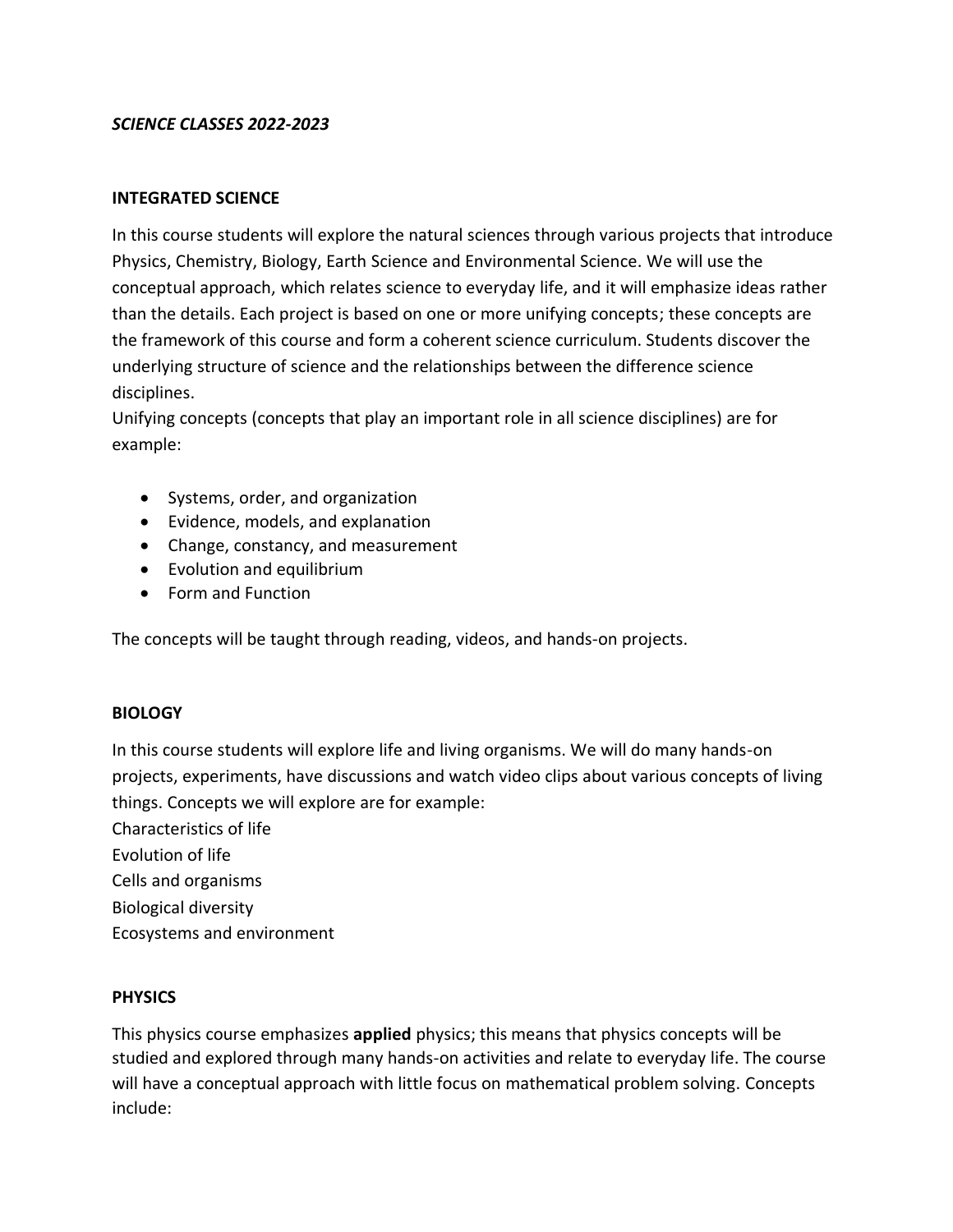Physics of motion Physics of waves Physics of Energy, work, and power Physics of Electricity and Electronics Physics of Climate and Weather Physics of the Earth (Earth Science)

# **AP PHYSICS C (Mechanics)**

This is a rigorous physics course where students must study independently with the teacher as a guide and tutor, not as a lecturer. The course will be taught by Thinkwell professors and will prepare the students for the AP physics C exam. This course is ideal for students who are enthusiastic about physics. With a high enough score, they will earn a college credit.

The Physics C AP exam is about Mechanics and involves the following units:

- 1- Kinematics
- 2-Newton's Laws of Motion
- 3-Work, Energy and Power
- 4- Systems of Particles and Linear Momentum
- 5- Rotation
- 6- Oscillations
- 7- Gravitation

See also:

[AP Physics C: Mechanics Course and Exam Description, Effective Fall 2020 \(collegeboard.org\)](https://apcentral.collegeboard.org/pdf/ap-physics-c-mechanics-course-and-exam-description.pdf?course=ap-physics-c-mechanics)

### *ELECTIVES 2022-2023*

### **STEAM**

**This is a semester-long course**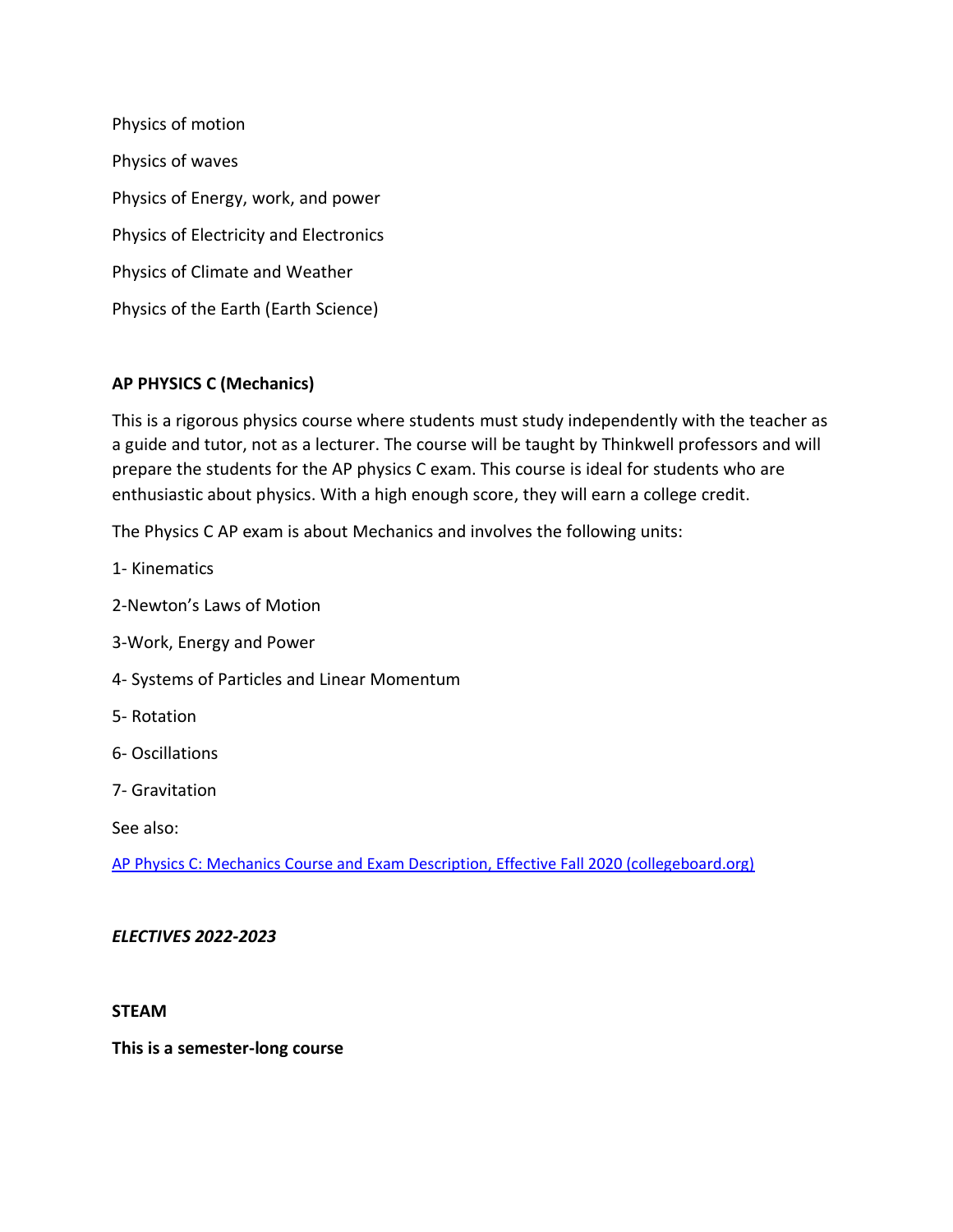In this course you will learn about the following concepts by engaging in hands-on projects and concept-based learning: you will be learning

**Science, Technology, Engineering Art, and Math** concepts such as:

Energy, Environment, Tools and techniques, Problem solving and Designing, Elements of Art, Measuring, Scale and using Geometric tools

We will work on 6 (or more) projects (3 of your choice) such as:

-Model house

-Birchbark items

-Boomerang

-Automaton

-Artistic Architecture

-Pottery and clay sculptures



## **PRE-ENGINEERING** (prerequisite STEAM)

In this course, students will work on Industrial Design projects that are based on Science, Math, Technology and Engineering.

Only students who have passed a STEAM course are allowed to participate.

This is a semester-long course, where students will make three assigned projects and three projects of choice.